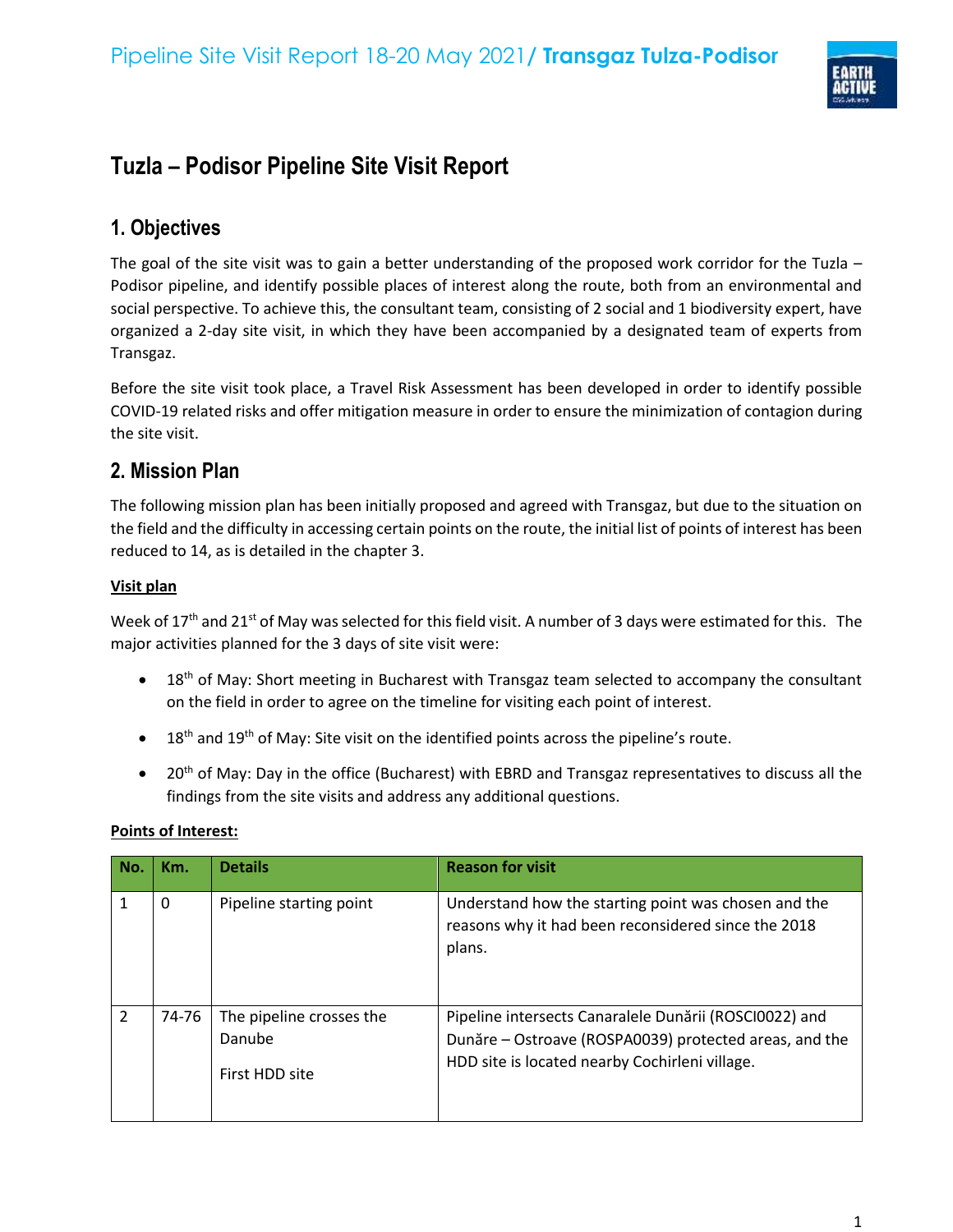

| No.            | Km.            | <b>Details</b>                                                                                             | <b>Reason for visit</b>                                                                                                                                                                                |
|----------------|----------------|------------------------------------------------------------------------------------------------------------|--------------------------------------------------------------------------------------------------------------------------------------------------------------------------------------------------------|
| 3              | 91-95          | The pipeline crosses Bratul<br><b>Borcea</b><br>Second HDD site                                            | Pipeline intersects Mlaștina de la Fetești (ROSCI0319) and<br>Bratul Borcea (ROSPA0012) protected areas.                                                                                               |
|                |                |                                                                                                            | The HDD corridor crosses under a structure on the<br>Northern bank of the Danube. We need to understand<br>what kind of structure is present and if it will be affected<br>in any way by the drilling. |
| 4              | 101            | The RoW is situated close to<br>what appears to be a military<br>base and a military airport.              | Understand if the pipeline might have any impact on the<br>military activity in the area.                                                                                                              |
| 5              | 114-<br>115    | The pipeline crosses close to<br>a farm.                                                                   | Assess the potential impacts on the nearby farm, since the<br>RoW overlays one of the access roads for a length of over<br>100 m.                                                                      |
| 6              | $152 -$<br>154 | The pipeline crosses a water<br>course/canal<br>OS and DT nearby                                           | Understand the positioning of the site organization and<br>pipe laydown area, and the procedure for crossing the<br>canal                                                                              |
| $\overline{7}$ | 175-<br>176    | The pipeline crosses a<br>protected area and is located<br>nearby a settlement.                            | Pipeline intersects Valea Mostiștea (ROSPA0105)<br>protected area, and is neighboring the villages of Frasinet<br>and Frasinetu de Jos.                                                                |
| 8              | 198-<br>201    | HDD site.<br>Pipeline crosses what appears<br>to be wetland.<br>Pipeline crosses a national<br>road (DN4). | Assess the potential impacts on the local community and<br>the natural environment.                                                                                                                    |
| 9              | 236            | The RoW crosses what<br>appears to be an informal<br>waste dump site.                                      | Assess the impacts on the informal landfill, if any.                                                                                                                                                   |
| 10             | $241 -$<br>248 | The pipeline crosses a<br>protected area.                                                                  | Understand how the activity will impact the site given the<br>fact that the pipeline intersects the Comana (ROSPA0022)<br>protected area for a length close to 7 km                                    |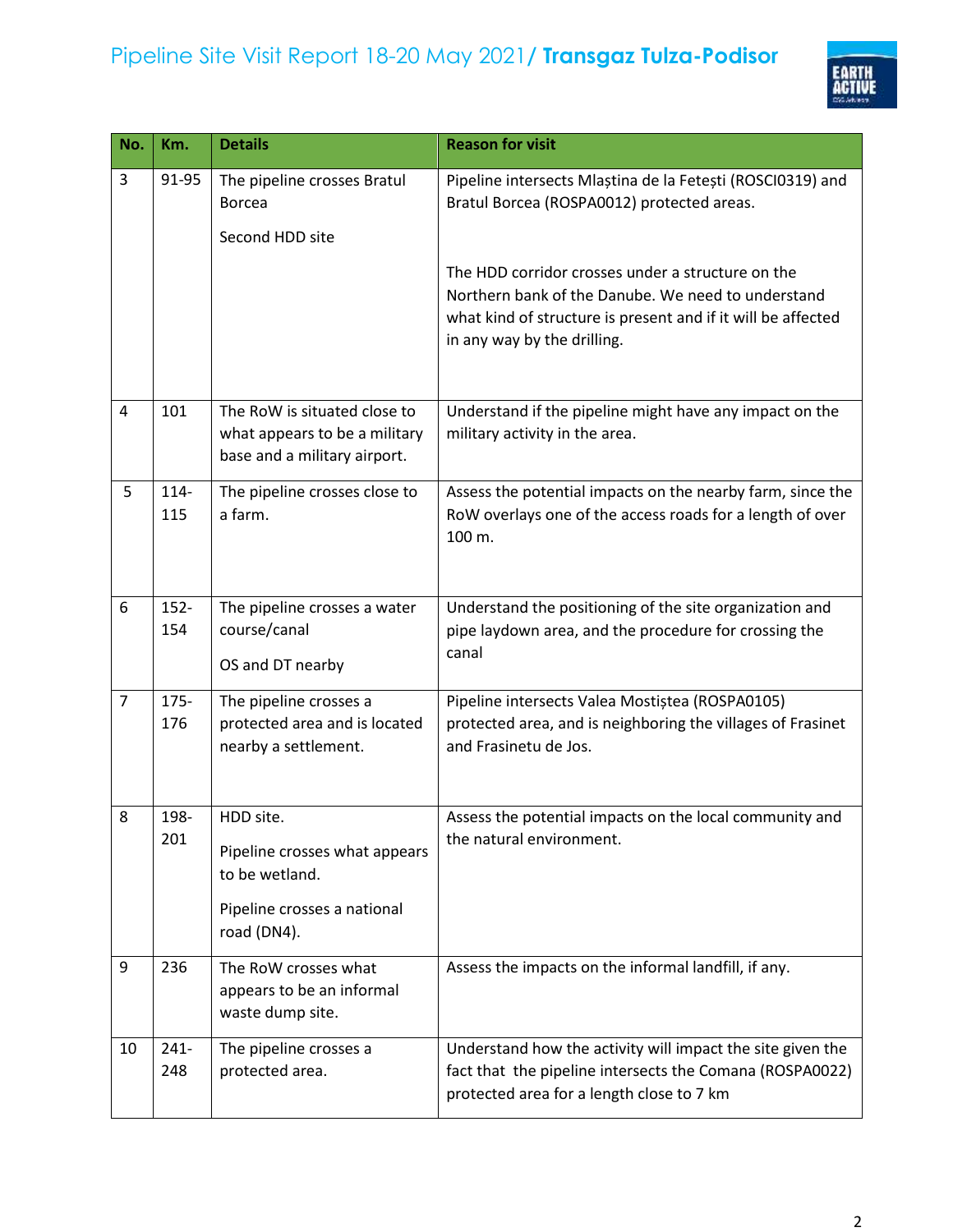

| No. | Km.     | <b>Details</b>                                            | <b>Reason for visit</b>                                                                                             |
|-----|---------|-----------------------------------------------------------|---------------------------------------------------------------------------------------------------------------------|
|     |         |                                                           |                                                                                                                     |
| 11  | 271     | DT Stoenesti                                              | Understand the positioning of the pipe laydown area since<br>it neighbors both Mirau and Stoenesti villages.        |
| 12  | $272 -$ | The pipeline crosses through                              | Understand the natural and social impact that the pipeline                                                          |
|     | 274     | a protected area.                                         | might generate in the area given the fact that the pipeline<br>intersects the Comana (ROSCI0043) protected area and |
|     |         | The RoW is close to what<br>appears to be an animal farm. | crosses very close to a potential farm                                                                              |
| 13  | 296     | The RoW is a few meters<br>away from a structure          | Assess any potential for economic impacts.                                                                          |
| 14  | 300     | The pipeline crosses a railway                            | Understand if the pipeline might generate any economic                                                              |
|     |         | and an access road leading to<br>a big farm               | impacts on the farm, since the road appears to be the<br>only access way.                                           |
| 15  | 304     | The pipeline crosses close to<br>a farm.                  | Understand the potential impacts on the farm                                                                        |
| 16  | 308     | The end of the pipeline.                                  | Understand the construction activities in the area and<br>how it will impact the surrounding activities.            |

### **Aspects planned for discussion during the pre-visit meeting:**

#### **Administrative:**

- 1. Availability of Trangaz team to accompany the Consultant team on the field, in order to identify the selected points of interest.
- 2. Starting point
- 3. Points of interest to be discussed in day 1 and day 2

### **Project related aspects:**

- 1. Procedure and reasons for selecting of another e starting point of the project?
- 2. Information about the workforce of the foreign company that was selected to perform the construction work. Will they use local workforce for the construction activities? Are there any plans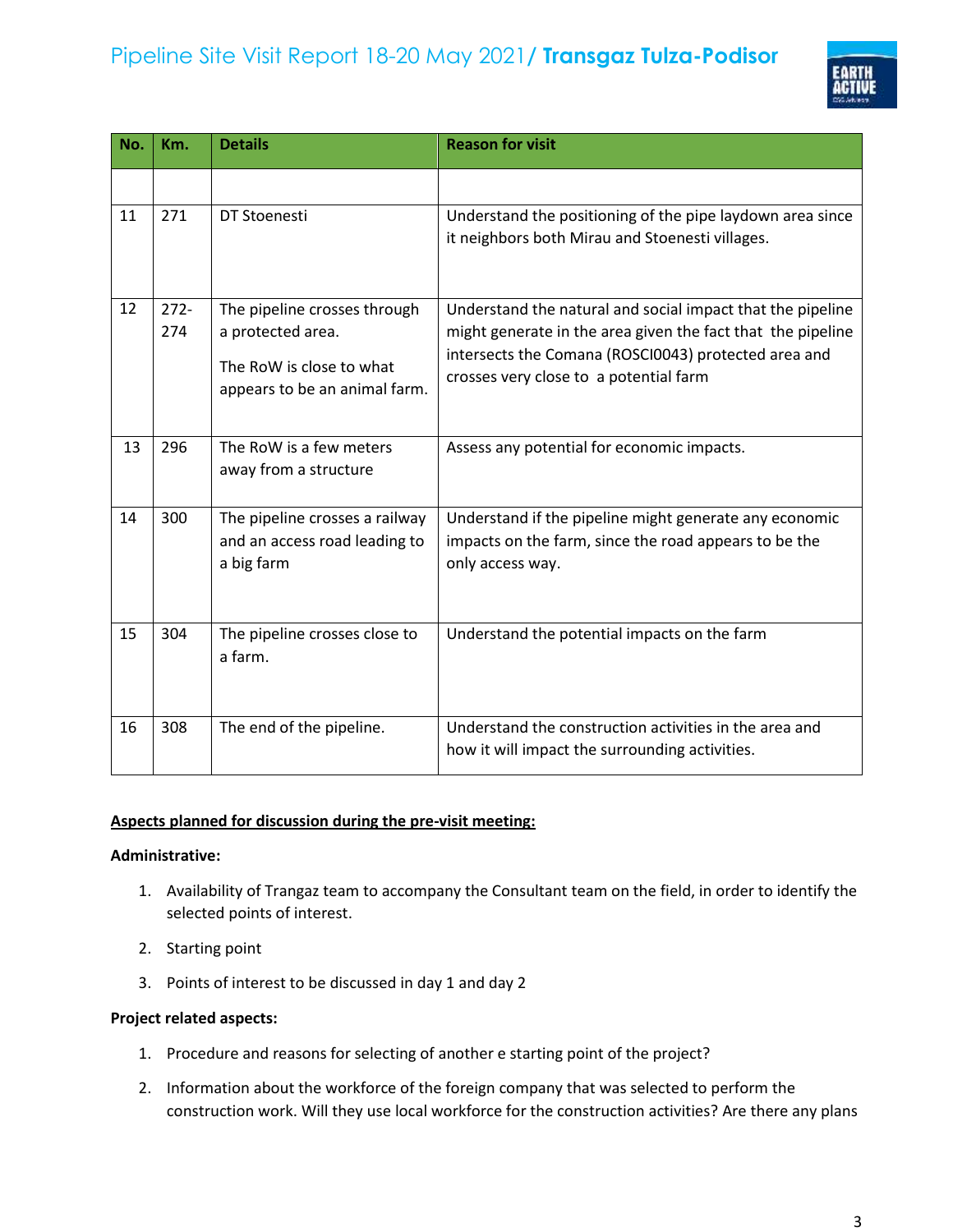

for the construction of worker camps for foreign workers? If yes, how many and where will these be located? On contrary, what accommodation means for the foreign workers are foreseen?

- 3. Areas presenting any geotechnical concerns
- 4. Is micro-rerouting considered in order to minimize impact on certain agricultural land plots
- 5. Points across the route that need to be discussed prior to the site visit to understand the importance/relevance of visiting these.

| No.            | <b>Kilometer</b>           | <b>Details</b>                                                              | <b>Question</b>                                                                                                                       |
|----------------|----------------------------|-----------------------------------------------------------------------------|---------------------------------------------------------------------------------------------------------------------------------------|
| $\mathbf{1}$   | 72                         | The pipeline crosses in the proximity of a<br>potential informal settlement | Is there any procedure in place to<br>deal with informal settlements<br>and land users that might be<br>impacted by the construction? |
| 2              | 125-126                    | The pipeline overlays a road for a few hundred<br>meters                    | Is rerouting considered in case<br>similar situation occur?                                                                           |
| $\overline{3}$ | 228                        | The pipeline crosses a Natura 2000 protected<br>watercourse                 | Which crossing method will be<br>selected to minimize the impact?                                                                     |
| $\overline{4}$ | 241-246<br>and 272-<br>275 | Passing through protected areas                                             | Is rerouting considered in order<br>to avoid the protected area?                                                                      |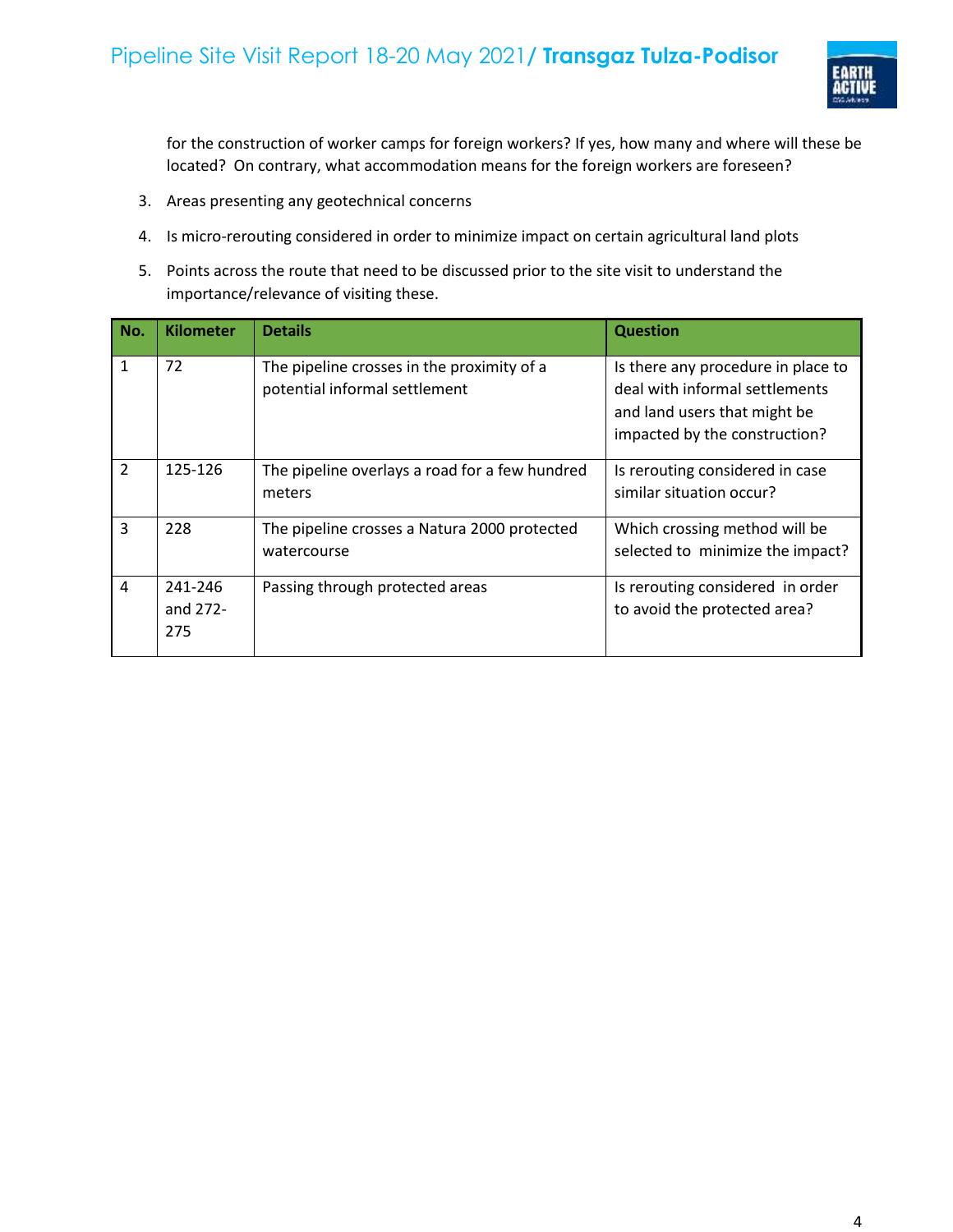

# **3. Site Visit Findings**

The following points of interest have been visited by the consultant team, accompanied by the Transgaz designated team.

| Connection point with Gas station owned by the Black Sea Gas extraction operation<br>$\mathbf{0}$                                                                                                                                                                                                                                                                                                                                                                                                                                                                                                                                                                                                                                                                                                                                                                                                                                                                                                                                                                                                             |
|---------------------------------------------------------------------------------------------------------------------------------------------------------------------------------------------------------------------------------------------------------------------------------------------------------------------------------------------------------------------------------------------------------------------------------------------------------------------------------------------------------------------------------------------------------------------------------------------------------------------------------------------------------------------------------------------------------------------------------------------------------------------------------------------------------------------------------------------------------------------------------------------------------------------------------------------------------------------------------------------------------------------------------------------------------------------------------------------------------------|
| company:<br>TG pipeline will go along the future planned access road designed for the Gas<br>station. There is no map yet where to observe the overlaps between the two projects -<br>the gas pipeline and the access road.<br>Proximity to railway station<br>Proximity to a temporary structure / shelter for animals / cows<br>Grazing area for cows<br>The proximity to Black Sea shore might overlap with the high interests for<br>future development of touristic activities – this aspect should be further investigated<br>by analyzing the local development plans and during consultation with interested<br>parties in the sector.<br>Proximity to waste depositing area - illegal dumping. Several areas were<br>observed where construction waste has been deposited.<br>Here there is a mosaic of man-made habitats: pasture, abandoned orchard,<br>irrigation canal and cultivated land.<br>In the area there are small mammal species Nanospalax leucodon, Talpa<br>europaea, Apodemus sp. and Mus sp.<br>The area is also part of the coastal migration corridor for birds and is a nesting |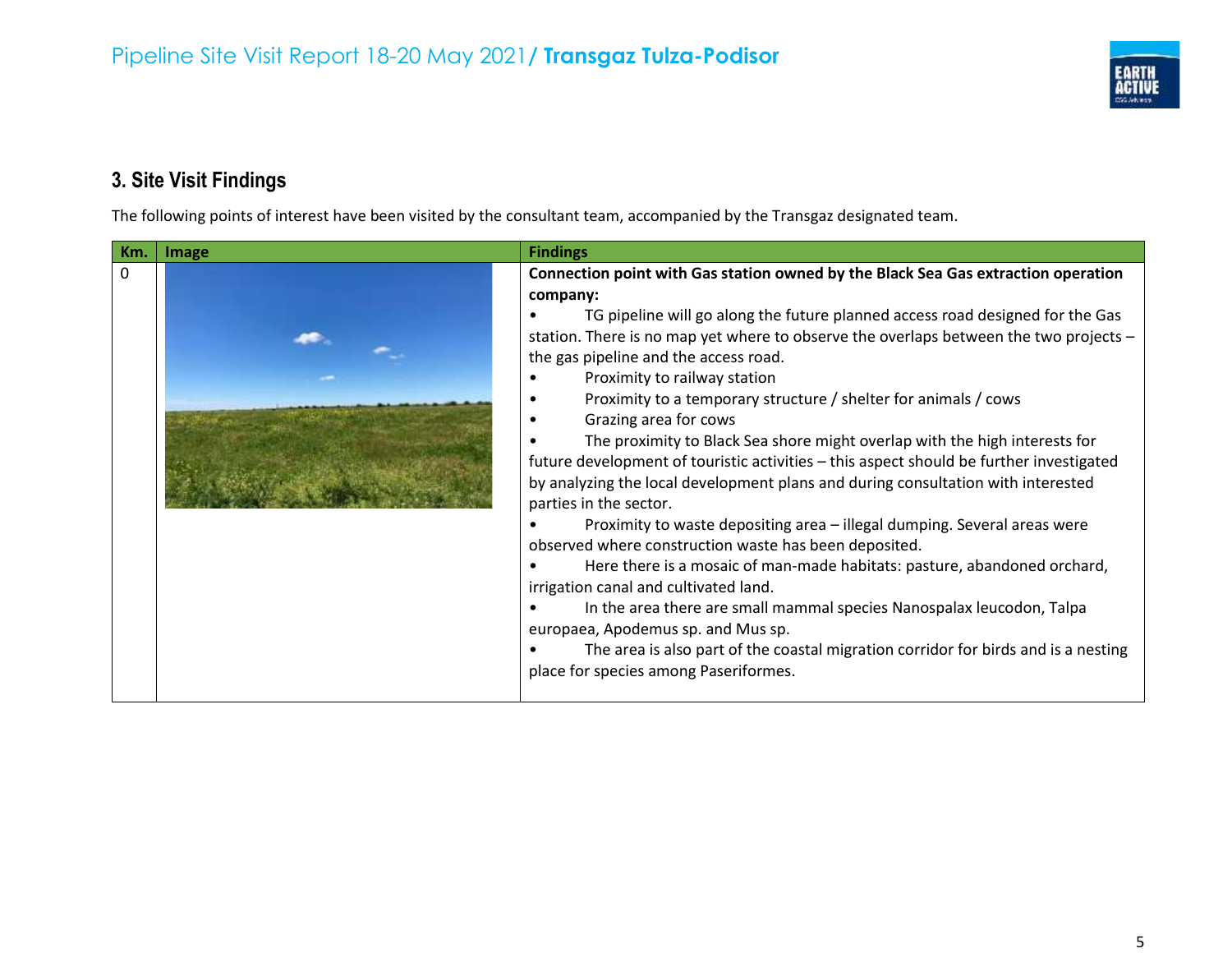

| Km.      | Image | <b>Findings</b>                                                                                                                                                                                                                                                                                                                                                                                                                                                                                                                                                                                                                                                                                                                                                                                                                                                                                                                                                                                                                                                                                                                                                                                                                                                                                                                                                                                                                                                                                                                                                                                                                                                                          |
|----------|-------|------------------------------------------------------------------------------------------------------------------------------------------------------------------------------------------------------------------------------------------------------------------------------------------------------------------------------------------------------------------------------------------------------------------------------------------------------------------------------------------------------------------------------------------------------------------------------------------------------------------------------------------------------------------------------------------------------------------------------------------------------------------------------------------------------------------------------------------------------------------------------------------------------------------------------------------------------------------------------------------------------------------------------------------------------------------------------------------------------------------------------------------------------------------------------------------------------------------------------------------------------------------------------------------------------------------------------------------------------------------------------------------------------------------------------------------------------------------------------------------------------------------------------------------------------------------------------------------------------------------------------------------------------------------------------------------|
| 63<br>72 |       | Hill area with rocky formations:<br>Geological aspects - rocky formations are presents and visible, mainly lime<br>stones<br>Maybe this area used to be a drill area for nearby army unit and the<br>formations visible on google earth are just wholes in the ground made by the fires<br>Further investigations are needed in order to understand / confirm if the<br>military unit used this area for such drills and if there is any chance to find unexploded<br>materials<br>located in a habitat mosaic area and crosses the pontosarmatic steppe (priority<br>habitat) and pontosarmatic bushes (priority habitat)<br>In the area it is recommended to monitor the activity of small mammals, even<br>on the route of the pipeline being identified a group lair of Spermophilus citellus, and<br>in the immediate vicinity signs of the presence of the species Nanospalax leucodon<br>the specific vegetation of the ponto-sarmatic steppe may have protected flora<br>elements: Moehringia jankae (in the area of calcareous outcrops), Echium russicum<br>(plant with biannual cycle requires monitoring 2 consecutive flowering seasons to<br>confirm / deny presence) or Hymantoglossum caprinum (orchid).<br>Wind farm located in the proximity - further investigations are needed in<br>order to understand the development plans for expansion of the farm if the case<br>Once the pipeline reaches the bottom of the hill, the route enters in a valley<br>that is sometimes a flooding area for a small water stream that is a tributary to Danube<br>- further hydrological and meteorological data should be analysed in order to<br>understand the flooding risks |
|          |       | Structures situated nearby the pipeline's work corridor:<br>No structures were identified on the ground<br>The work corridor is situated nearby a parking site for vehicles for agriculture                                                                                                                                                                                                                                                                                                                                                                                                                                                                                                                                                                                                                                                                                                                                                                                                                                                                                                                                                                                                                                                                                                                                                                                                                                                                                                                                                                                                                                                                                              |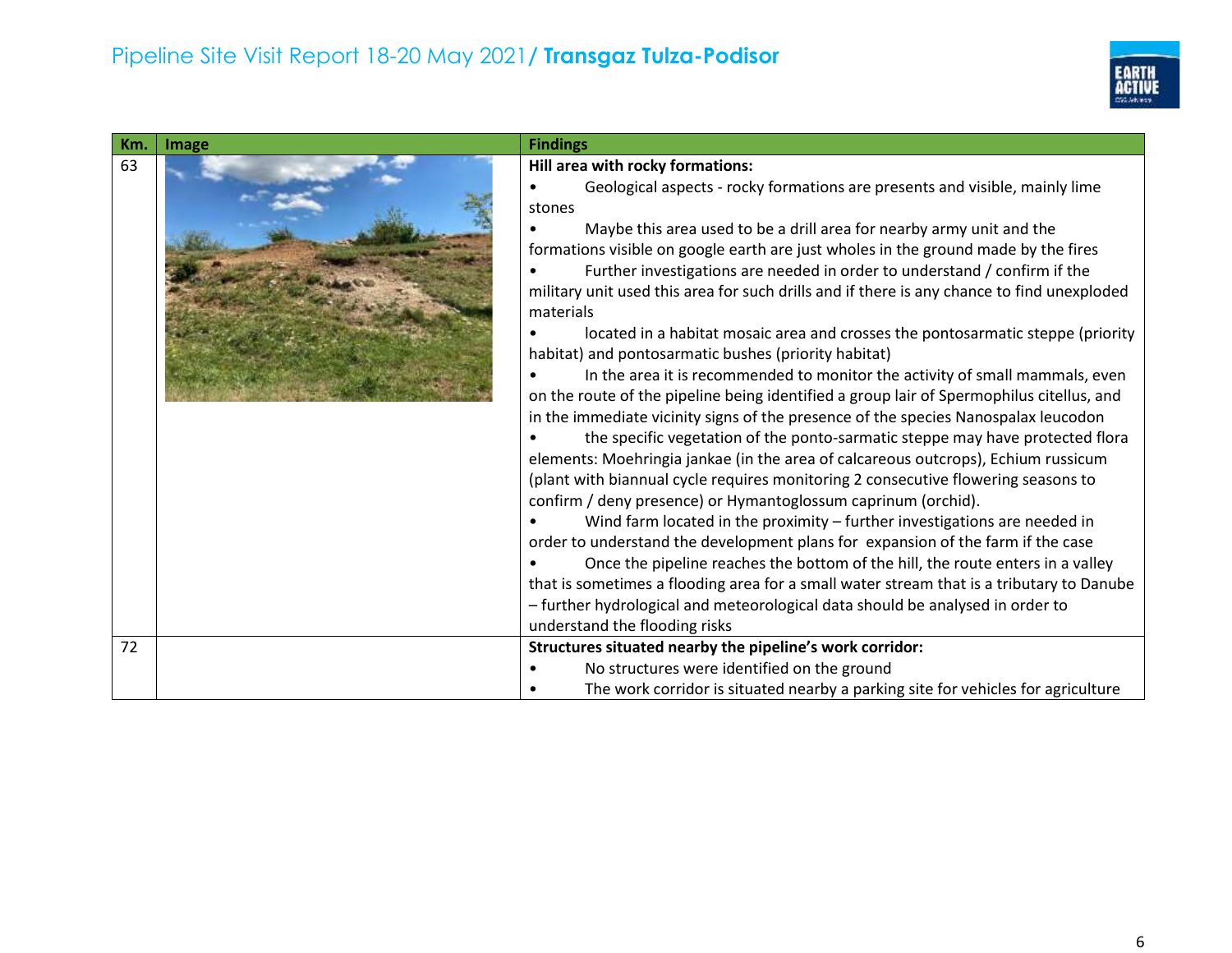

| Km. | Image | <b>Findings</b>                                                                                                                                                                                                                                                                                                                                                                                                                                                                                                                                                                                                                         |
|-----|-------|-----------------------------------------------------------------------------------------------------------------------------------------------------------------------------------------------------------------------------------------------------------------------------------------------------------------------------------------------------------------------------------------------------------------------------------------------------------------------------------------------------------------------------------------------------------------------------------------------------------------------------------------|
|     |       |                                                                                                                                                                                                                                                                                                                                                                                                                                                                                                                                                                                                                                         |
| 74  |       | Danube crossing - right bank of the river - HDD entry point:<br>HDD work area is located on agricultural lands nearby a village - approximately<br>250 m away from nearby households<br>No access road to HDD work site<br>HDD site is outside the protected area, the most important biodiversity issue is<br>the population of amphibians that can be affected by impact with work vehicles and by<br>artificial traps formed during the works.<br>Access roads used for transportation of equipment and machinery necessary<br>for HDD is not yet decided, but the national road crossing the village nearby is in good<br>condition |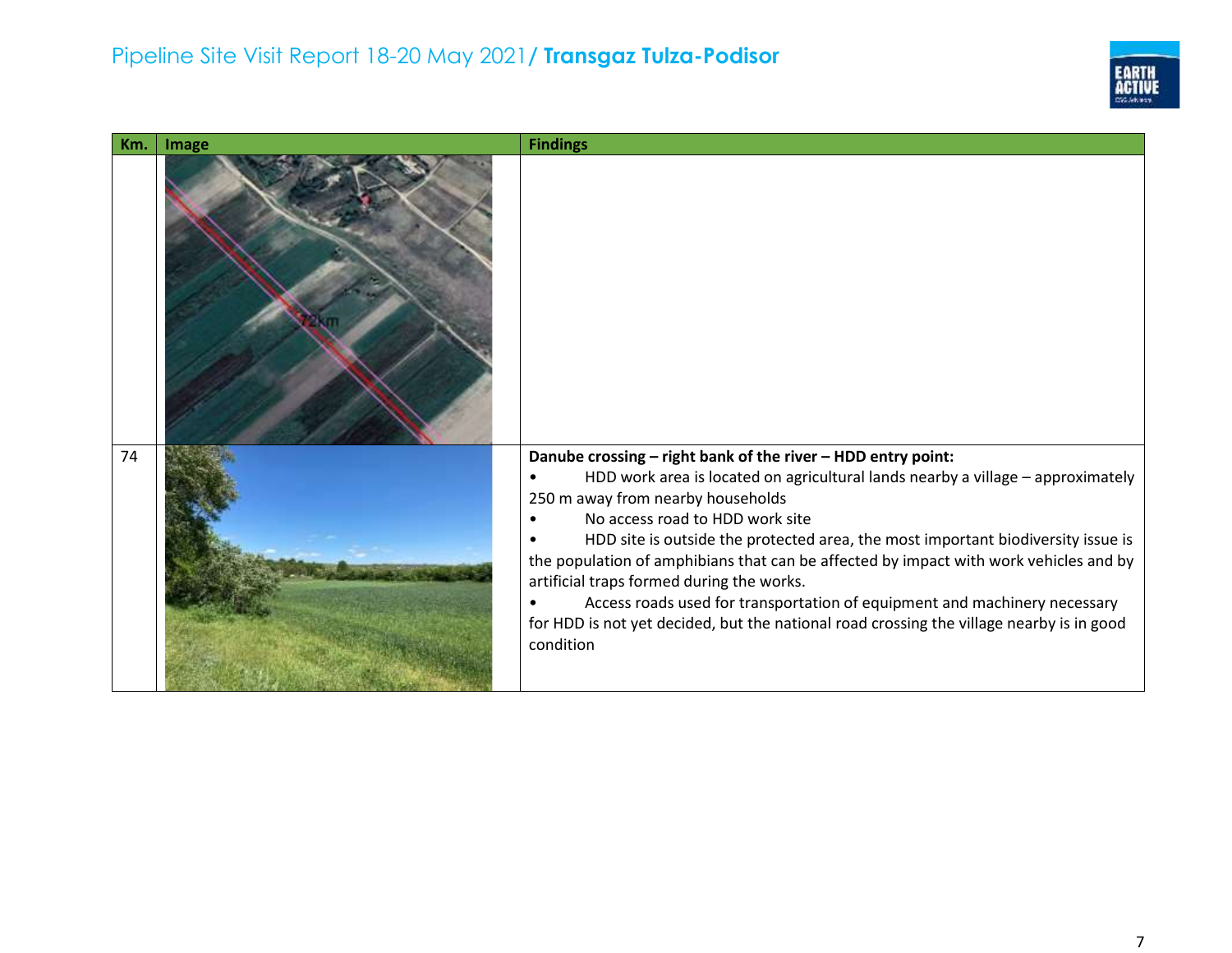

| Km. | Image | <b>Findings</b>                                                                         |
|-----|-------|-----------------------------------------------------------------------------------------|
| 93  |       | Borcea - exit point of HDD that will be used under the Borcea branch of Danube          |
|     |       | (second HDD on Danube):                                                                 |
|     |       | HDD site will be located on flooding area of Danube                                     |
|     |       | Pasture area                                                                            |
|     |       | Natural protected area, the area is dominated by pastures where individual              |
|     |       | actives of Spermophilus citellus have been observed. The area is also certainly         |
|     |       | important for amphibian populations during the rainy periods of the transition seasons  |
|     |       | (spring and autumn). Careful monitoring of these groups is recommended, including       |
|     |       | during the works.                                                                       |
|     |       | The structure $-$ temporary household $-$ is situated within the construction           |
|     |       | corridor, right next to the river. The HDD exit point will be located approximate 150 m |
|     |       | away from this point. Further investigations are needed in order to understand if the   |
|     |       | structure will be affected by the HDD work.                                             |
|     |       | The area located in the vicinity of the HDD site on the Danube shore is used for        |
|     |       | leisure                                                                                 |
|     |       | Animal grazing on the pasture area<br>$\bullet$                                         |
| 175 |       | <b>Mostistei valley:</b>                                                                |
|     |       | A farm is located close by km. 175                                                      |
| 176 |       | The crossing is situated close to Frasinet village.<br>$\bullet$                        |
|     |       | The area is used by recreational fishermen                                              |
|     |       | Construction corridor is situated close to an informal sport field<br>$\bullet$         |
|     |       | An animal farm is situated nearby as well                                               |
|     |       | Natural protected area. The transit of the wetland with specific vegetation is          |
|     |       | recommended to be done following a careful monitoring of the presence of nesting        |
|     |       | species and the activity of reptile and amphibian species. For Lutra lutra, knowing the |
|     |       | territory of a couple could stretch for several kilometers of waterfronts, cannot be a  |
|     |       | special problem.                                                                        |
|     |       | Wetland                                                                                 |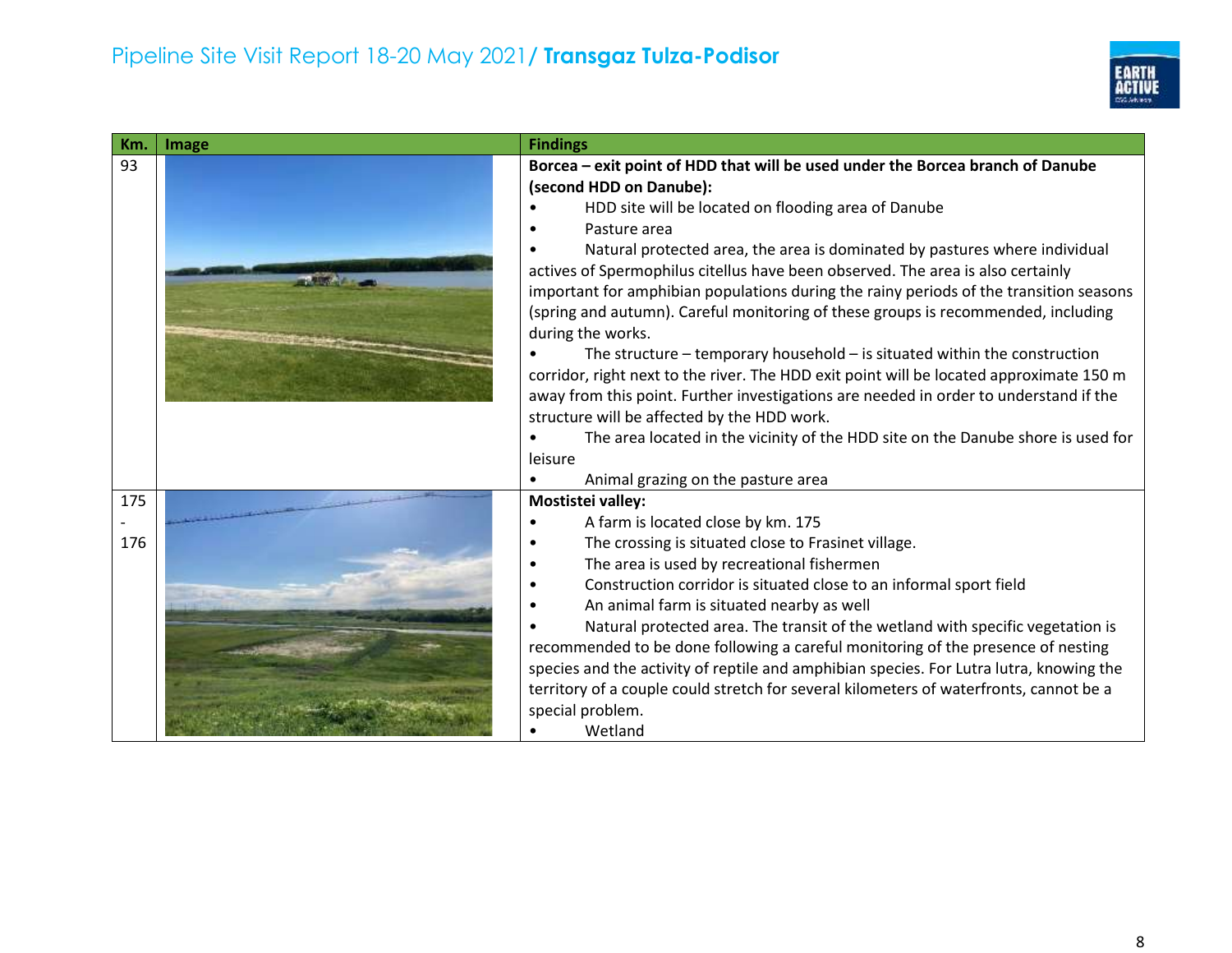

| Km. | Image | <b>Findings</b>                                                                                                                                                                                                                                                                                                                                                                                            |
|-----|-------|------------------------------------------------------------------------------------------------------------------------------------------------------------------------------------------------------------------------------------------------------------------------------------------------------------------------------------------------------------------------------------------------------------|
| 201 |       | HDD crossing of the Arges river:<br>HDD situated on nearby farm land<br>$\bullet$<br>The Arges river is protected by embankments on both sides, thus reducing the<br>flooding risk in the area<br>In points of this type it is recommended to monitor the avifauna activity, small<br>mammals, reptiles and amphibians activity in the site organization area.                                             |
| 225 |       | Pipeline laydown area:<br>Pipeline laydown area situated close to Zboiu village<br>The access road is an agriculture dust road<br>The access roads to construction corridor and the pipeline laydown areas are<br>not yet determined<br>The pipeline laydown sites are already established and these areas should not<br>suffer any modification<br>There are no specific issues in terms of biodiversity. |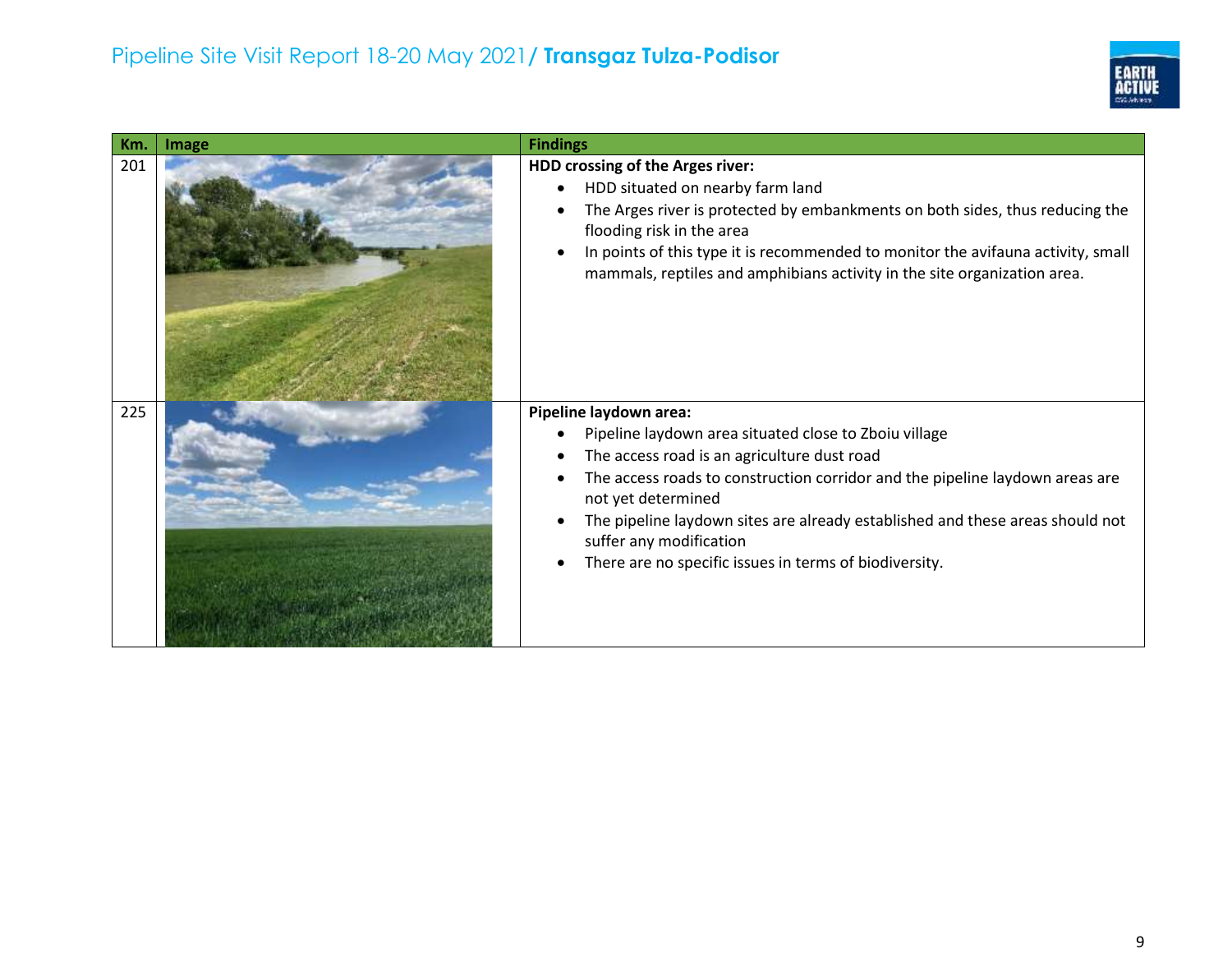

| Km. | Image | <b>Findings</b>                                                                                                                                                                                                                                                                                                                                                                                                                                                                                                                                                                                                                                                                                                                                                                                                                                                                                                                                                                                        |
|-----|-------|--------------------------------------------------------------------------------------------------------------------------------------------------------------------------------------------------------------------------------------------------------------------------------------------------------------------------------------------------------------------------------------------------------------------------------------------------------------------------------------------------------------------------------------------------------------------------------------------------------------------------------------------------------------------------------------------------------------------------------------------------------------------------------------------------------------------------------------------------------------------------------------------------------------------------------------------------------------------------------------------------------|
| 228 |       | Pipeline crosses a stream part of the Comana protected area:<br>Located on a tributary of the basin of the Comana ROSCI 0043 natural park.<br>$\bullet$<br>The course is a connectivity corridor between two important sectors of the<br>Comana Natural Park and it is important that the hydrological dynamics are<br>not affected.                                                                                                                                                                                                                                                                                                                                                                                                                                                                                                                                                                                                                                                                   |
| 242 |       | Comana protected area:<br>located inside ROSCI 0043 in an area of mosaic habitats: agricultural lands,<br>$\bullet$<br>pastures, watercourses, discontinuous living areas.<br>Vineyards are situated nearby the construction corridor and it might be that<br>one or two land plots with vineyards might be impacted<br>Grazing areas for animals will be impacted<br>Here it is recommended an assessment of amphibian and reptile populations<br>and continuous monitoring during the project implementation period to<br>reduce the impact of vehicle collision, high mortality due to dehydration as a<br>result of trapping such as pits / dry ditches from which these animals can't go<br>out anymore. On the route of the pipeline where excavations are carried out,<br>the presence of nests and burrows must be carefully monitored and it is<br>recommended to avoid work in these sectors during nesting periods or for<br>species hibernating in the soil, avoiding hibernation periods. |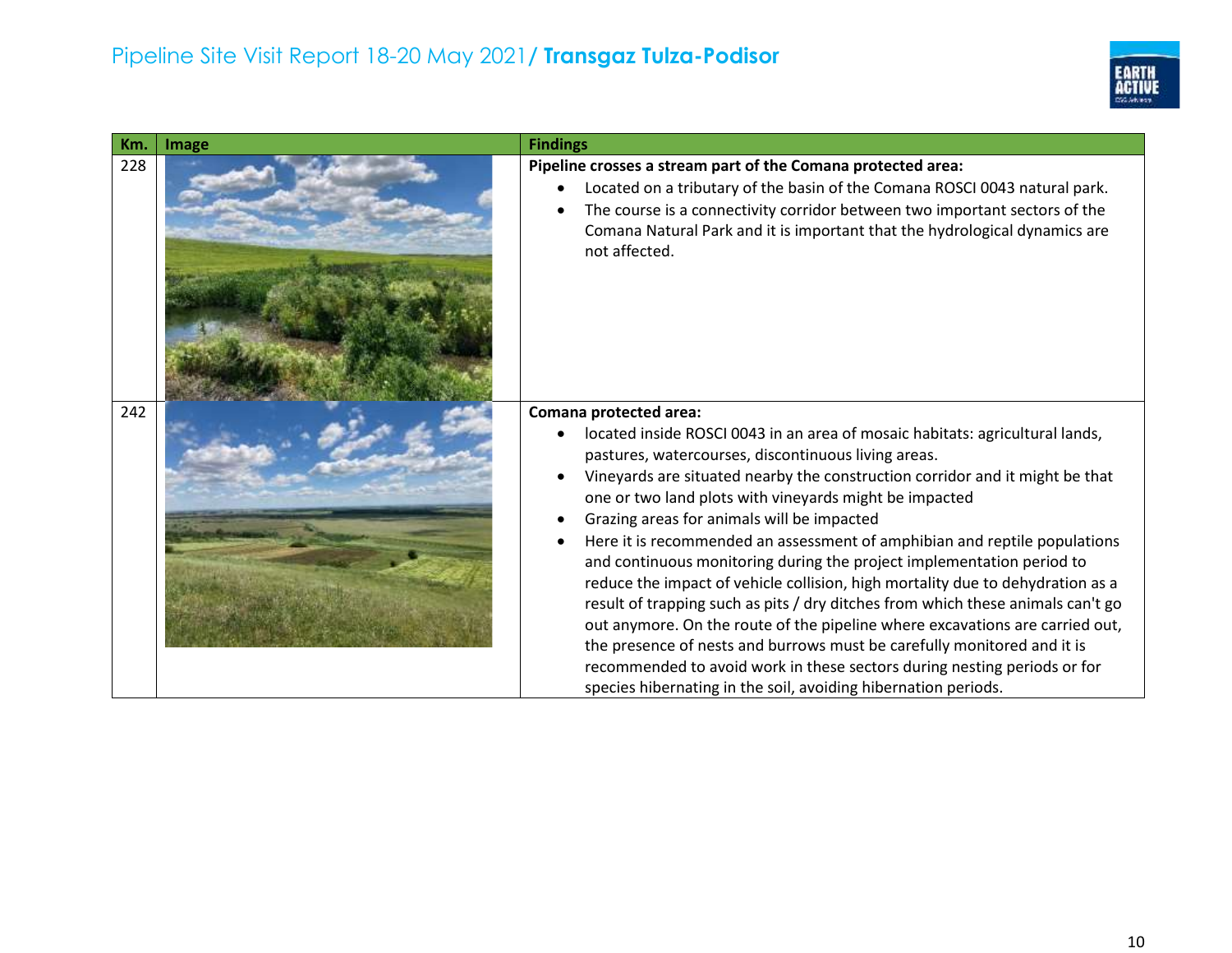

| Km.        | Image | <b>Findings</b>                                                                                                                                                                                                                                                                                                                                                                                                                                                                                                                                                                                                                                                                                                                                                                                                                                                                                                                                                                                                                                                                                                                                                                                    |
|------------|-------|----------------------------------------------------------------------------------------------------------------------------------------------------------------------------------------------------------------------------------------------------------------------------------------------------------------------------------------------------------------------------------------------------------------------------------------------------------------------------------------------------------------------------------------------------------------------------------------------------------------------------------------------------------------------------------------------------------------------------------------------------------------------------------------------------------------------------------------------------------------------------------------------------------------------------------------------------------------------------------------------------------------------------------------------------------------------------------------------------------------------------------------------------------------------------------------------------|
| 248        |       | Comana protected area:<br>Located at the pipe entry limit in ROSCI 0043.<br>$\bullet$<br>The area is defined by agricultural land. The part of potentially sensitive<br>habitats in Comana Park being crossed by horizontal drilling for the most<br>length the potential impact is minimal. The land seems to be intensely<br>fertilized and treated with herbicides and insecticides.<br>Km 248 is situated at the beginning of the protected area                                                                                                                                                                                                                                                                                                                                                                                                                                                                                                                                                                                                                                                                                                                                               |
| 295<br>296 |       | Structures situated nearby the work corridor:<br>located near the town of Clejani in an area of agricultural land alternating with<br>pasture sectors with ruderalized vegetation<br>Between km 295 and 296 there are several oil extraction wells - further<br>investigations are needed in order to determine the impacts associated with<br>the oil extraction field.<br>Permits have been obtained from the oil extraction company and for<br>undercrossing the oil collection pipes<br>Inventory of contaminated sites / areas<br>A structure is visible nearby km 296 - this looks like a water tank and water<br>extraction wells but the structures are not yet finalized. It seems that the<br>investment was made for irrigation purposes but was never finished. Further<br>investigations are needed in order to determine the owner of these<br>investments and the future plans since the construction corridor is very close<br>by<br>There is a possibility that bird species may be present in areas of this type,<br>especially granivores and insectivores for food. Also in the ruderal vegetation<br>there may be active nests of passerine nests during the nesting periods. |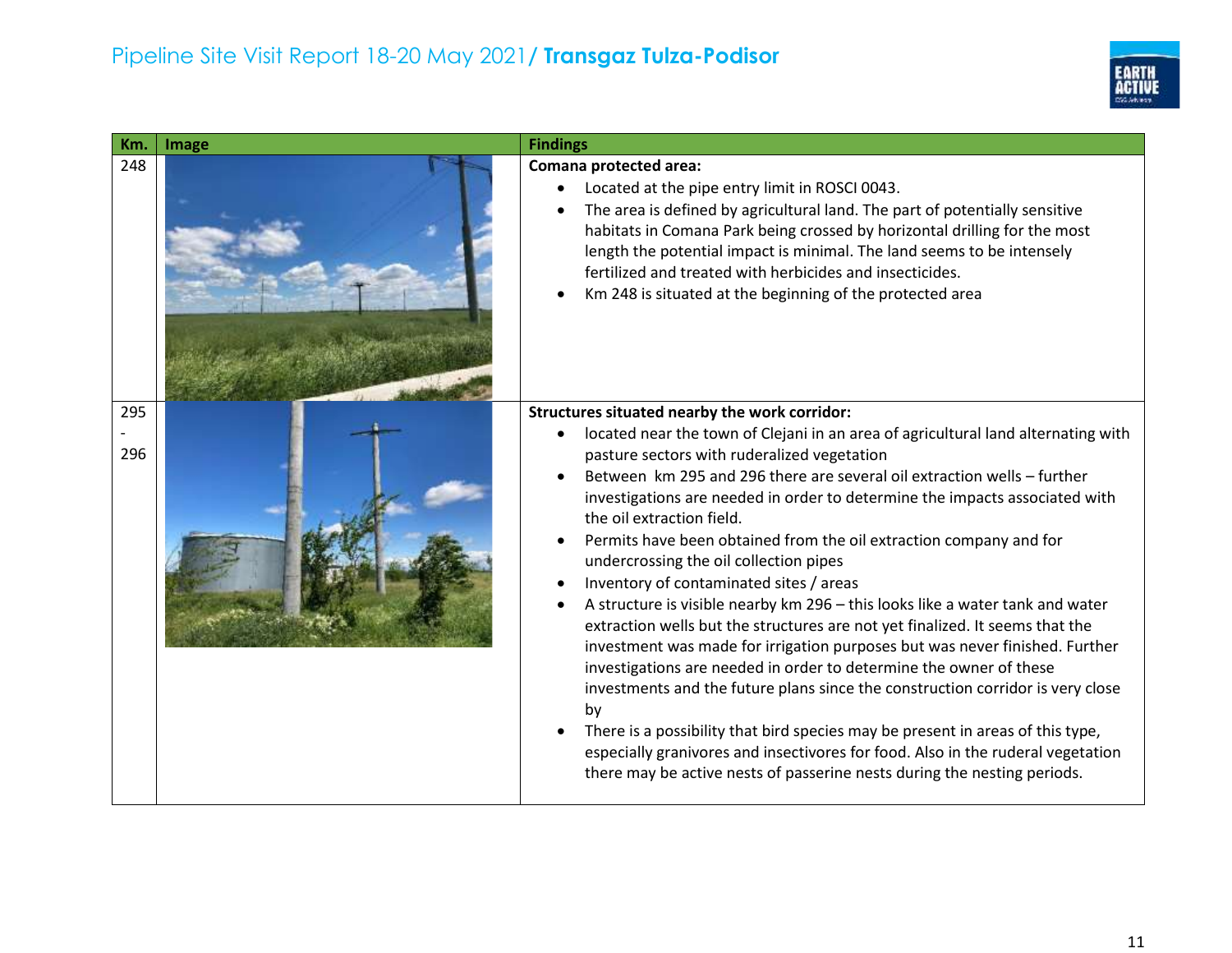

| Km. | Image | <b>Findings</b>                                                                                                                                                                                                                                                                                                                                                                                                                                                                                                                                                     |
|-----|-------|---------------------------------------------------------------------------------------------------------------------------------------------------------------------------------------------------------------------------------------------------------------------------------------------------------------------------------------------------------------------------------------------------------------------------------------------------------------------------------------------------------------------------------------------------------------------|
| 304 |       | Farm located close to construction corridor:<br>The farm is located in the proximity of the construction corridor but the<br>$\bullet$<br>nearest structured looks deteriorated. It might be that the farm is no longer<br>operational or has reduced its operation considerable. Further investigations<br>are needed in order to understand the impacts of the construction / operation<br>of the pipeline on this farm<br>No potential presence of rare plant species or mammalian traces that live<br>mainly in the soil that could be disturbed by the project |
| 308 |       | <b>Connection point to Podisor station:</b><br>No particular aspect noticed.<br>The pipeline will under-cross BRUA pipeline and will access the station                                                                                                                                                                                                                                                                                                                                                                                                             |